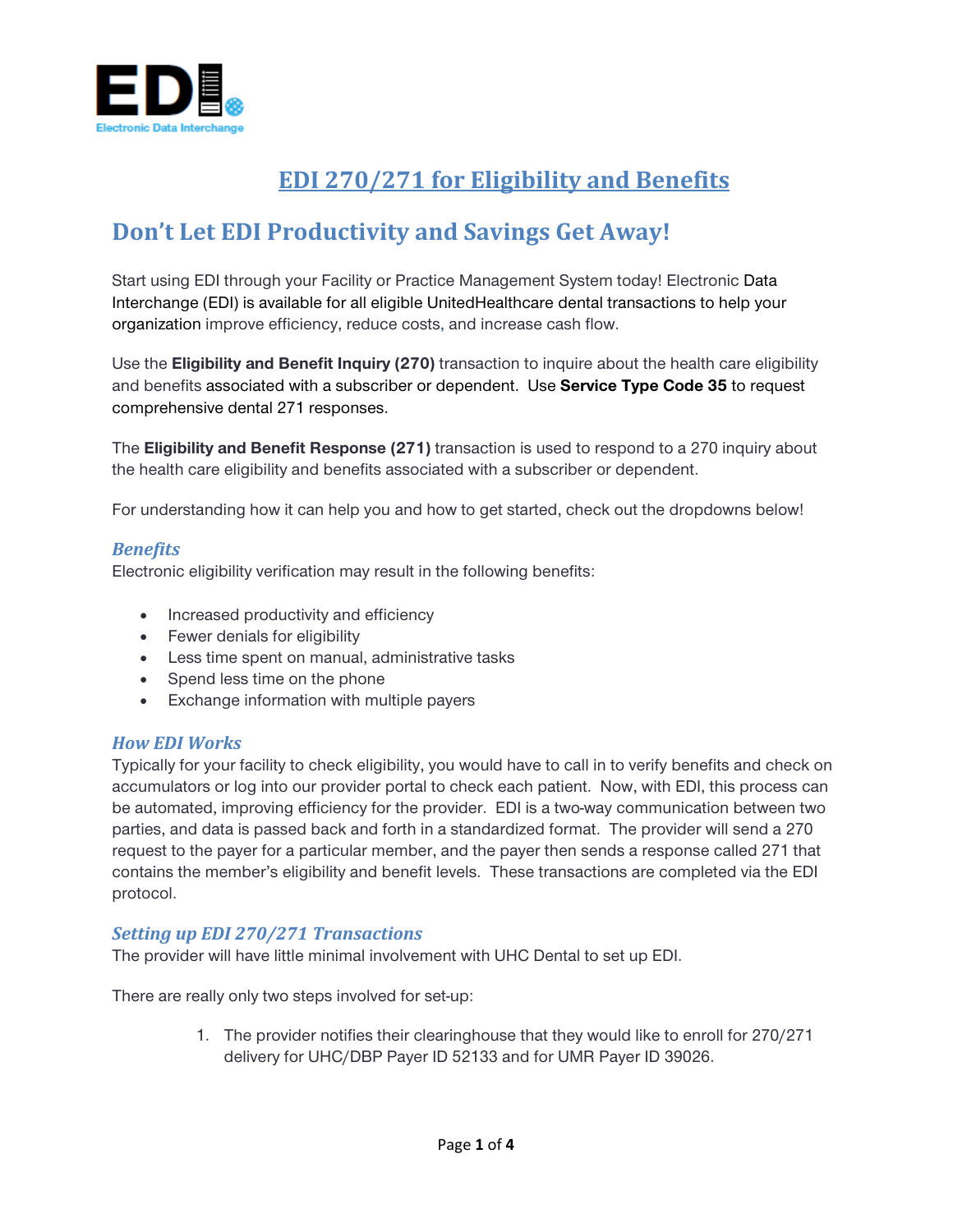- A. There will be a few tasks the clearinghouse will ask the provider to do. All tasks should be completed promptly to ensure there are no delays.
- B. Below is a list of some clearinghouses used by UHC Dental providers:
	- a) Change Healthcare (CHC)
	- b) DentalXChange (DXC)
	- c) QSI/NextGen
	- d) Tesia
	- e) NEA
- 2. The provider notifies its dental Practice Management Software (PMS) vendor of intent to move forward with sending and receiving 270/271 transactions for UHC/DBP and UMR. It might already be set up if you use it with another payer.

Doing this will allow your system to automatically generate an inquiry and/or to enable automatic posting of the benefit information to patient accounts.

| Category                                                                                  | EDI 270/271 |
|-------------------------------------------------------------------------------------------|-------------|
| <b>Member Coverage Status</b>                                                             | X           |
| Deductible Calendar Year                                                                  | X           |
| Deductible Year to Date                                                                   | X           |
| <b>Deductible Remaining</b>                                                               | X           |
| Deductible (Specialty)                                                                    | X           |
| Out of Pocket (stop loss) Calendar Year                                                   | X           |
| Out of Pocket (stop loss) Year to Date                                                    | X           |
| Out of Pocket (stop loss) Remaining                                                       | X           |
| Service In/Out of Network Status                                                          | X           |
| Co-Insurance                                                                              | X           |
| Copayment                                                                                 | X           |
| Limitations                                                                               | X           |
| Member information such as Name, Date of<br>Birth, Gender, Address and ID Number          | X           |
| See insurance information such as Payer,<br>Payer ID, Plan Description and Claims Address | X           |
| Find Member Copay and Co-insurance<br>amounts                                             | X           |
| See Deductible amounts                                                                    | X           |
| View Out-of-pocket Maximums                                                               | X           |
| View Vendor coverage                                                                      | X           |
| Referral requirements                                                                     | X           |

### *Benefit Information You Can Expect To See In the 271 Response*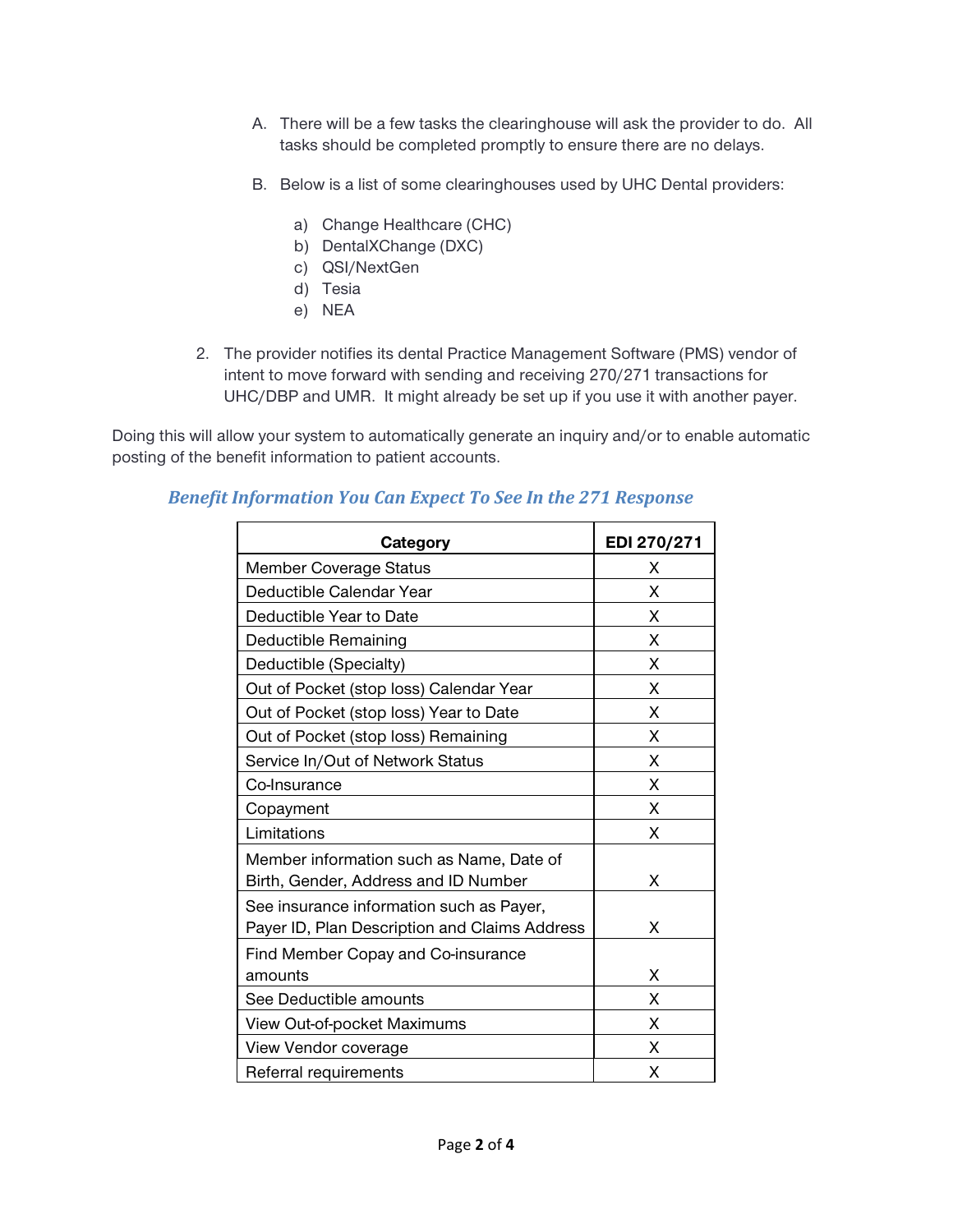| <b>HIPAA_SERVICE_TYPE</b> | HIPAA_SERVICE_TYPE_DESC           |
|---------------------------|-----------------------------------|
| 23                        | Diagnostic Dental                 |
| 24                        | Periodontics                      |
| 25                        | Restorative                       |
| 26                        | Endodontics                       |
| 27                        | <b>Maxillofacial Prosthetics</b>  |
| 28                        | <b>Adjunctive Dental Services</b> |
| 35                        | All Dental Service Type Codes     |
| 36                        | <b>Dental Crowns</b>              |
| 37                        | <b>Dental Accident</b>            |
| 38                        | Orthodontics                      |
| 39                        | Prosthodontics                    |
| 40                        | Oral Surgery                      |
| 41                        | Routine (Preventive) Dental       |

## *Service Type Codes That Are Compatible with the 271 Response*

## *Troubleshooting*

If you run into any issues during the 270/271 setup process, the first line of assistance should be the clearinghouse. They work with Optum360, United Dental's clearinghouse, to set up the EDI connection. Most all issues can be resolved through the provider's clearinghouse.

## **I am receiving these common errors:**

- If you receive: AAA\*Y\*\*73\*C<sup>~</sup>AAA\*Y\*\*71\*C<sup>~</sup> (Invalid or missing name and DOB) – Then verify name and date of birth in your records and include member id
- If you receive: AAA\*Y\*\*75: (Subscriber/insured not found) – Then member has no active coverage or may not be a UnitedHealthcare member
- If you receive: AAA\*Y\*\*71 (Subscriber/insured birth date does not match patient database)
	- Then check formatting of date of birth should be YYMMDD

## **I am not receiving benefit information I am expecting to see**

Contact your Practice Management System (PMS) Vendor. They might not have fully activated 270/271, or might not be translating the code appropriately.